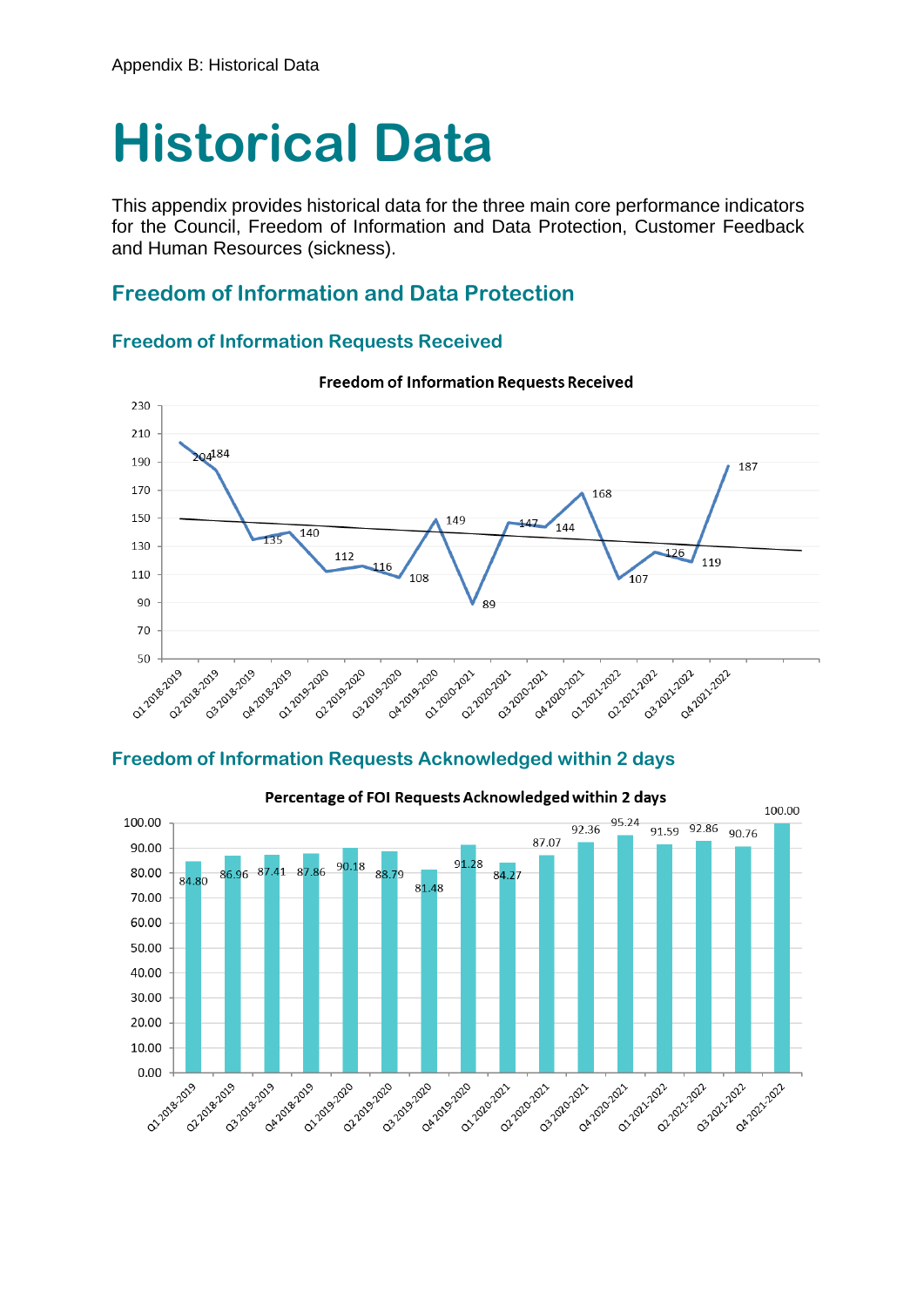

### **Freedom of Information Requests Completed within deadline**

#### Percentage of FOI Requests Completed within deadline

## **Information Right Requests Received**



**Total Number of Information Requests Received**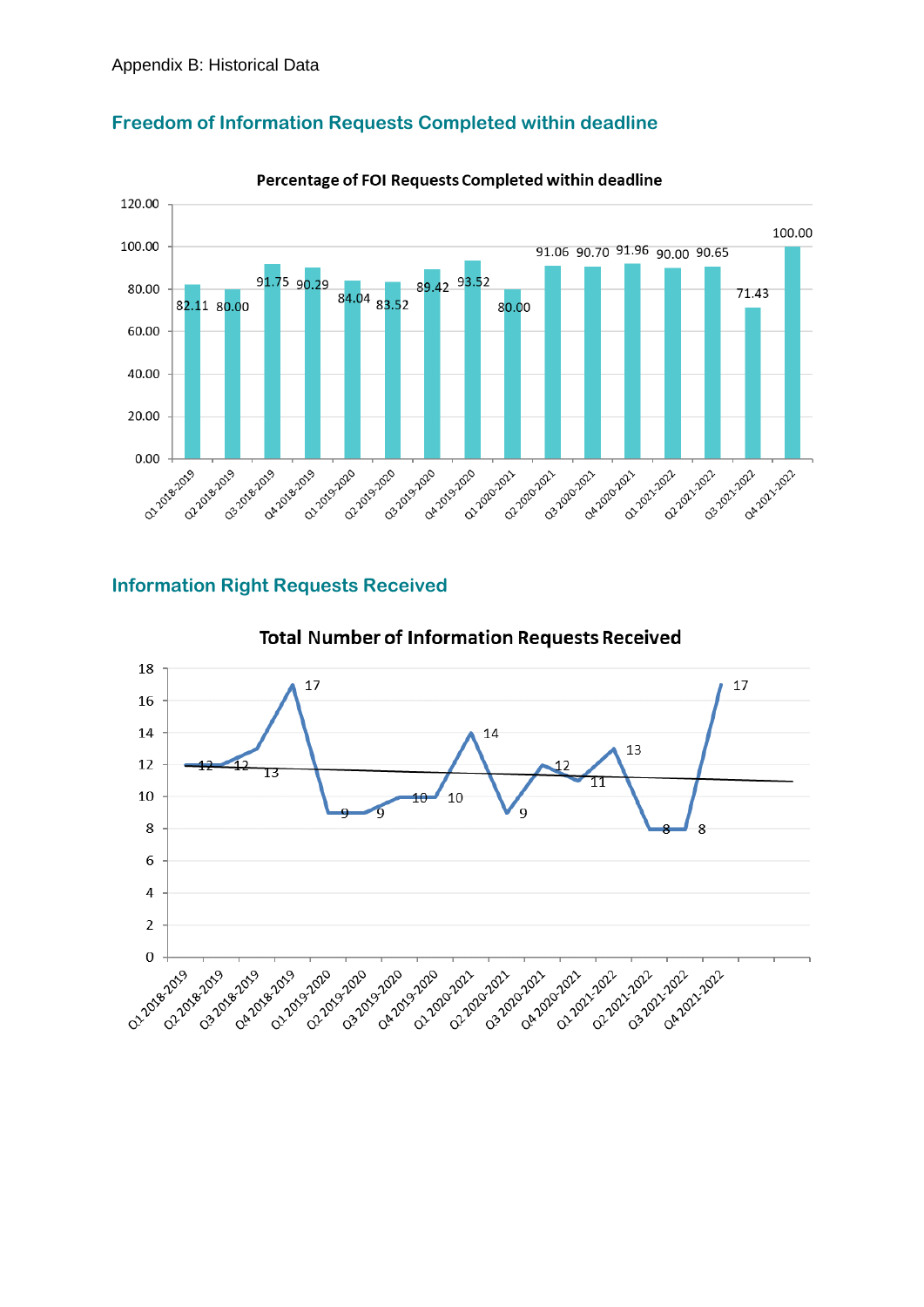

#### **Information Right Requests Completed within Deadline**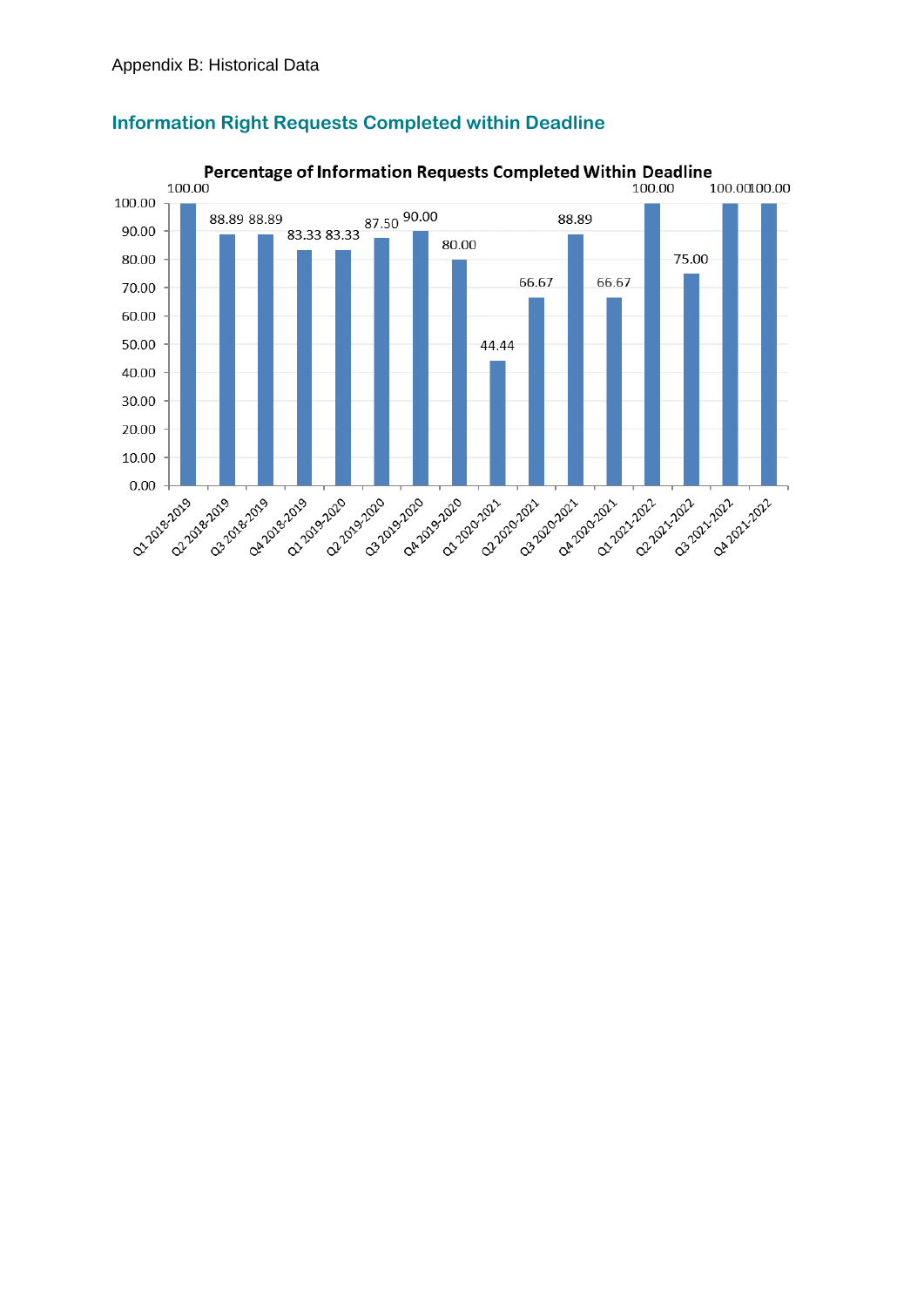# **Customer Feedback**

#### **What is a Complaint?**

#### Mendip District Council defines a complaint as:

"An expression of dissatisfaction, however made, about the standard of service, action or lack of action by the Council or its staff, affecting an individual, user, or group of users."

#### **What is** *not* **a Complaint?**

In many cases we can resolve an issue very quickly. A complaint is not an initial request for a service to be delivered.

Example: an initial request for fly-tipping to be removed, or where a refuse team has not picked up a customer's bin and the team, once made aware of this, collected the bin within the set service level agreement, or when there is concern that the grass in an area has not been cut but we are able to confirm a scheduled time for the work to take place. All of these examples would not constitute a complaint.

#### **Complaints about Partners and Contractors**

The Council works closely with other partners and contractors to deliver services on our behalf, including combined commissioning such as the Somerset Waste Partnership. Complaints about contractors (except for 5 Councils Partnership's Revenues and Benefits, and Council Tax complaints) will be handled directly by the contractor through their own complaint's management process. The Council will forward complaints of this type to the contractor in question and will liaise with them to ensure that the complaint is investigated fully and resolved satisfactorily.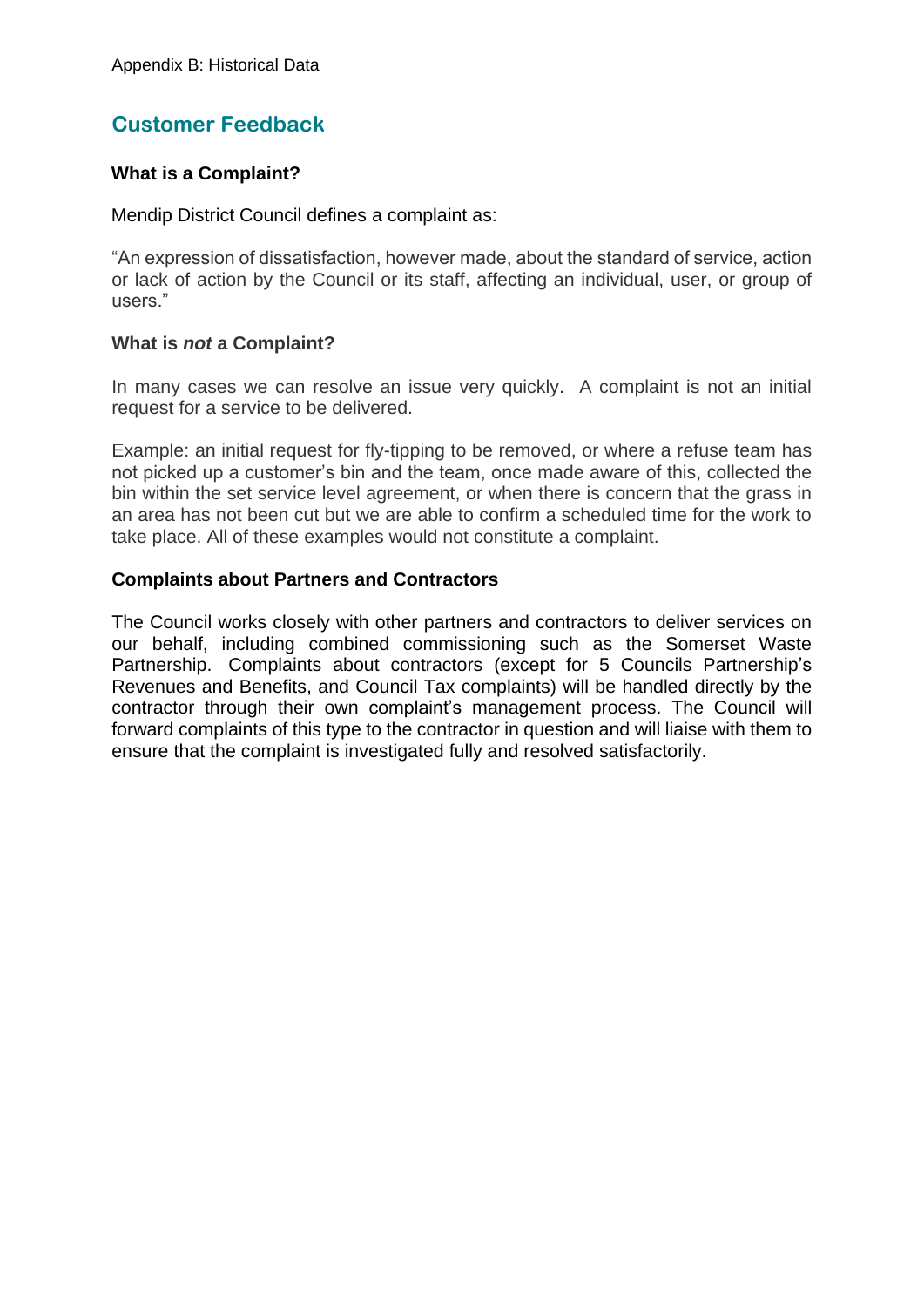## **Feedback received**

Total Number of Justified/Partially Justified complaints received per quarter looking back to Q1 2017/2018.



**Quarter** 

#### **Average Number of Days taken to respond to Justified / Partially Justified Complaints**

The Council has a target of 10 calendar days to respond to complaints. The chart below shows the average number of days taken to respond to Justified/Partially Justified complaints per quarter as a council looking back to Q1 2017/2018.

Average number of days taken to respond Average number of days taken to respond



**Quarter**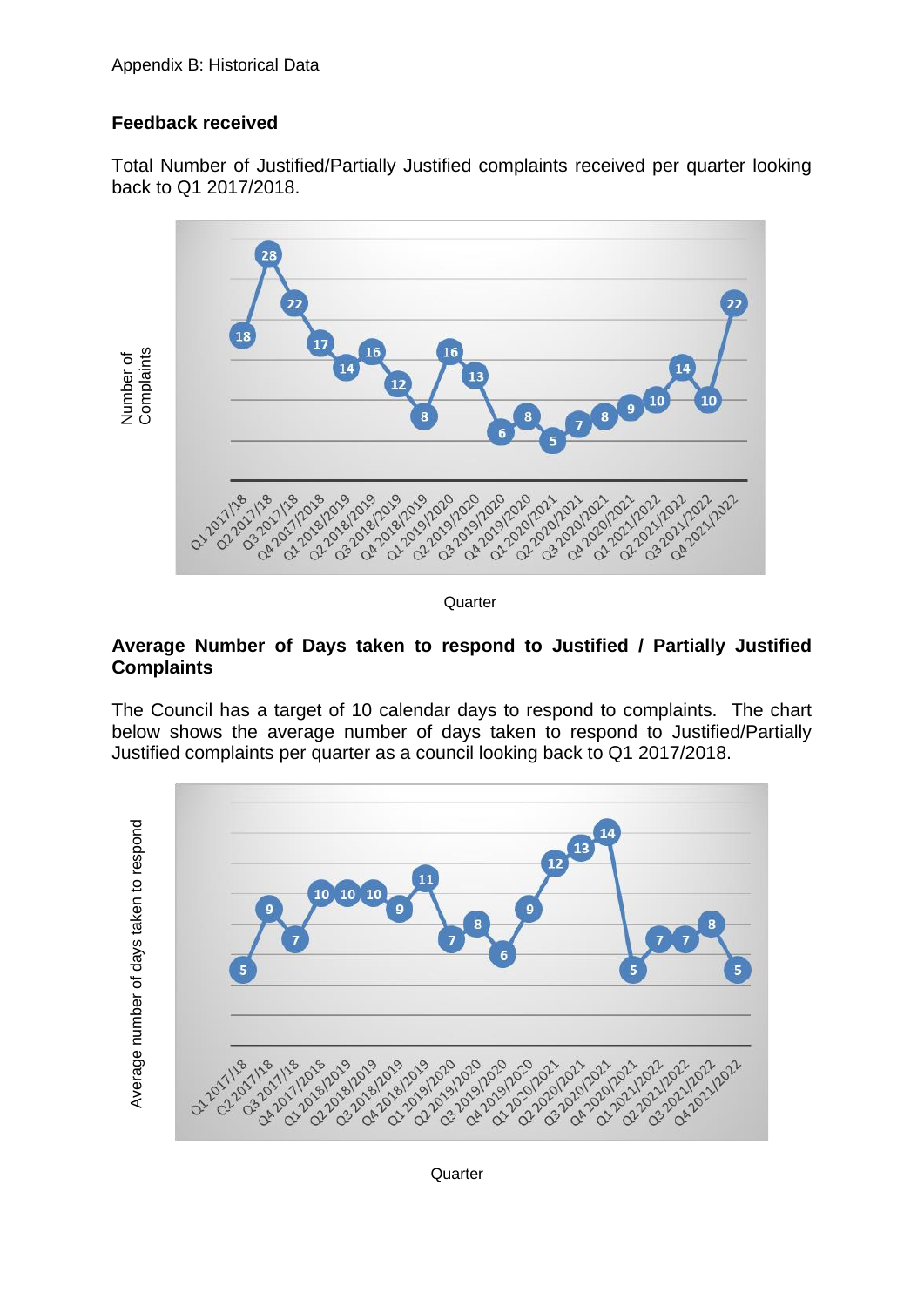

#### **The number of Complaints\* received per service area per quarter looking back to Q1 2019/2020**

**Quarter** 

*Note\*: High volume services will receive more complaints per quarter than other services.*